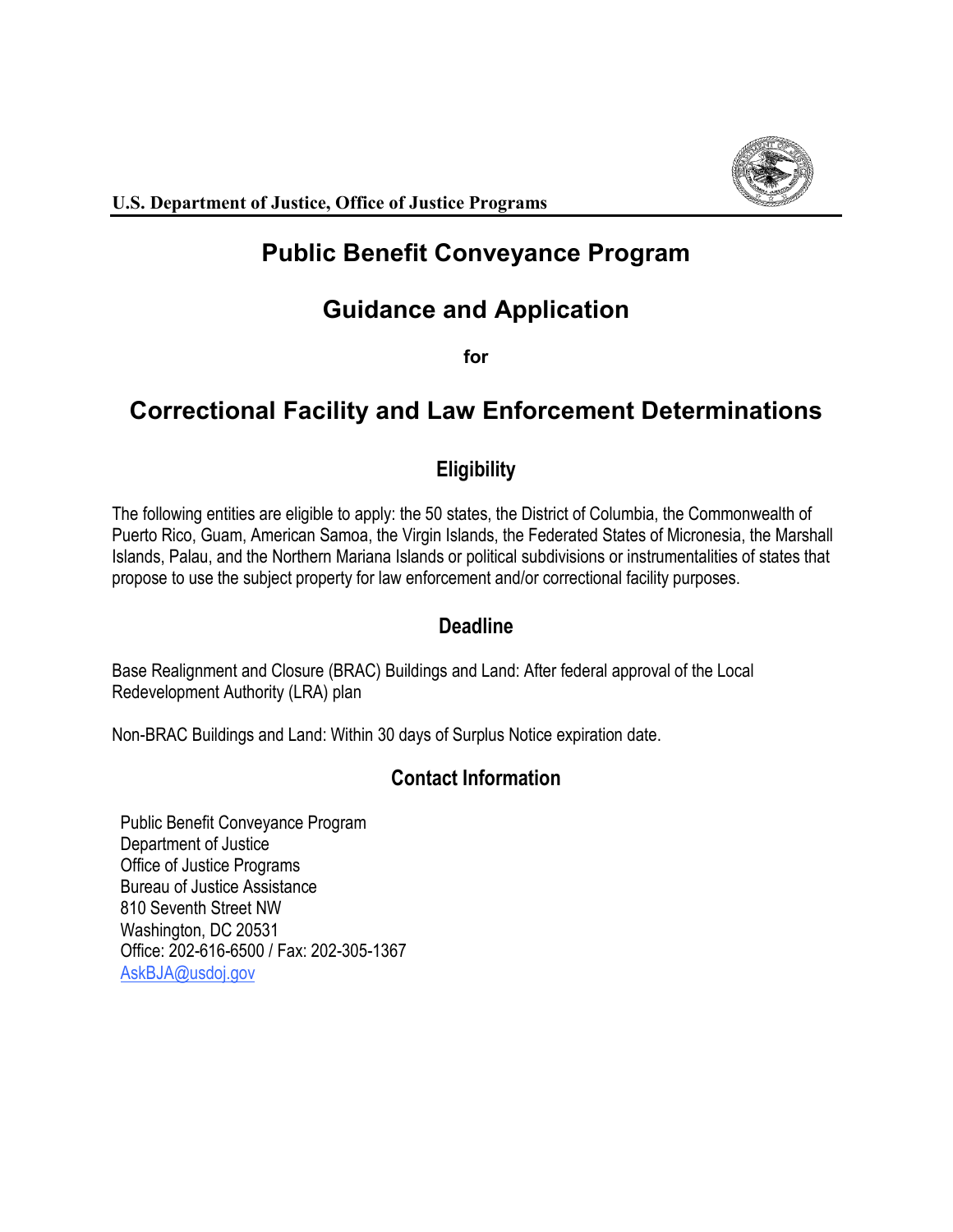## **Background**

 Public Benefit Conveyance Program, surplus federal land and buildings are conveyed to public entities at no cost, pursuant to Title 40 United States Code (U.S.C.) 541 et seq. and applicable regulations. The General Services Administration (GSA) promotes the effective use of federal real property assets and oversees the disposal of real property that is no longer mission critical to federal agencies. Through the

## **Non Base Realignment and Closure (BRAC) Buildings and Land**

 suitable by the U.S. Attorney General (A.G.) for correctional facility and/or law enforcement use. The Assistance (BJA). Section 553(b)(1) and (2) of Title 40 U.S.C. authorize GSA to transfer or convey surplus real and related personal property to state and local governments, at no cost, under certain conditions as determined authority to make such determinations has been delegated to the Director of the Bureau of Justice

## **Base Realignment and Closure (BRAC) Buildings and Land**

 are closed or realigned as part of the BRAC process and determined suitable by the Attorney General for Section 2687 note.) DoD's Office of Economic Adjustment (OEA) is the primary source for assisting communities that are adversely impacted by DoD program changes, including military base closures or GSA has delegated conveyance authority to the Department of Defense (DoD) for military properties that correctional facility and/or law enforcement use. (See Pub. L.101-510, Section 2905(b), Title 10 U.S.C. realignments. To assist affected communities, OEA manages the Defense Economic Adjustment Program and coordinates the involvement of other federal agencies and the Local Redevelopment Authority (LRA).

 The LRA is responsible for developing a reuse plan that appropriately balances the needs of the various communities for economic redevelopment, other development projects, and homeless assistance. The In 1987, Congress enacted the Stewart B. McKinney Homeless Assistance Act. Title V of this act made serving the homeless the first priority for use of all surplus federal properties, including military installations. Department of Housing and Urban Development (HUD) reviews all LRA plans to determine compliance with the statute.

## **The Bureau of Justice Assistance's Role**

 OJP's Bureau of Justice Assistance (BJA) reviews all applications and, when deemed appropriate, provides determinations to the GSA Administrator or the Secretary of Defense as to whether (1) the use proposed by DoD then takes the applicant proposals and BJA's determinations under consideration in advance of the state or unit of local government meets the requirements of the statute and (2) the environmental impact of the proposed transfer has been assessed under the National Environmental Policy Act. GSA or making appropriate federal surplus property conveyances to state and local government entities.

## **Disclaimer**

 Please note that under Title 40 U.S.C. 553, the GSA Administrator or the Secretary of Defense has final approval authority with respect to any and all surplus property conveyances.

## **Definitions**

 training." See 41 C.F.R. Section 102-75.765. "Law enforcement" means "any activity involving the control or reduction of crime and juvenile delinquency or enforcement of the criminal law, including investigative activities such as laboratory functions as well as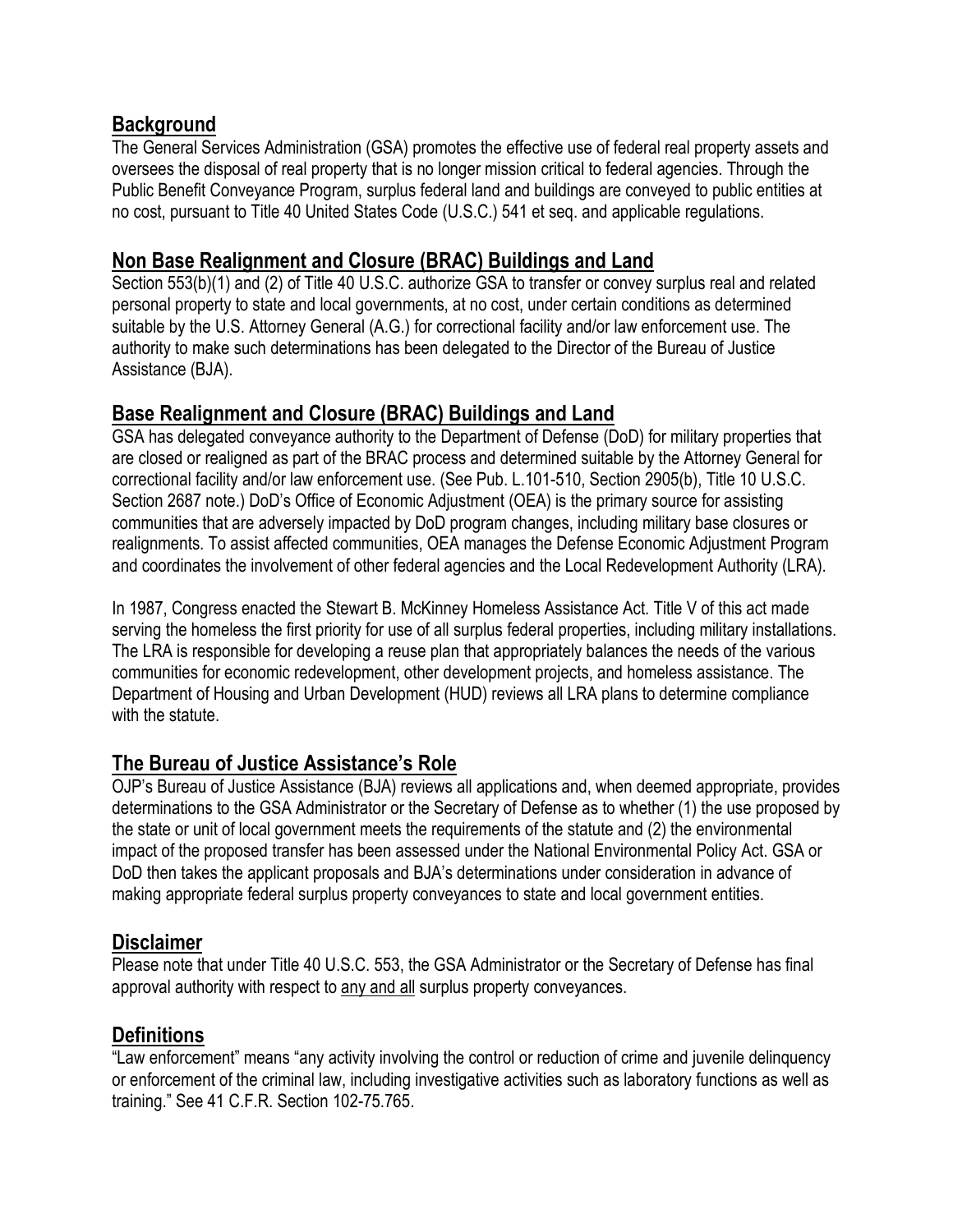project approved for the care or rehabilitation of criminal offenders." See 40 U.S.C. Section 553(b)(1) of the "Corrections facility" means "property required for criminal facility purposes or an appropriate program or United States Code. This aspect of the program is designed to alleviate crowded state and local correctional facilities.

### **Stipulations and Compliance**

 application. GSA will conduct periodic inspections of properties to ensure continuing compliance with the The deed of conveyance for each and every surplus property stipulates that all of the subject property must always be used and maintained for the purpose(s) set forth in the Public Benefit Conveyance Program terms and conditions of the conveyance. Recipients can suffer hardship and financial loss if properties revert back to federal ownership for noncompliance; for example, if a facility is constructed on property conveyed for minimum security criminal offenders and is later found being used as a mental health facility, the recipient would be deemed in noncompliance and the property would be subject to return to the federal government. Recipients must coordinate any proposed deviation, however minor, with BJA and GSA. Each recipient must also file an annual self-certification with their respective regional GSA or DoD representative stating that their current program of use is consistent with that identified in their application.

 Program (40 U.S.C. Section 553 and 41 C.F.R. Sections102-75.750 through 102-75.815) and for detailed To review or obtain a copy of the federal statute and regulations governing the Public Benefit Conveyance information regarding the Public Benefit Conveyance Program and its broader purposes, check the GSA website.

#### **Intergovernmental Review of Federal Programs**

 If a state has a Single Point of Contact (SPOC) designated to facilitate an intergovernmental review of this application at the state and local levels, then applicable rules and regulations should be followed by the applicant. See Executive Order 12372 at <u>http://www.fws.gov/policy/library/rgeo12372.pdf</u> and 28 C.F.R. Section 30.

## **Application**

federal laws BJA is responsible for providing interested parties with an application designed to solicit relevant information so that BJA can determine if the proposed use is appropriate and in compliance with applicable

federal laws.<br>Please complete the application that follows this guidance, including your proposed use in the email subject appropriate signatures and documentation by email to: line whether it is Correctional Facilities or Law Enforcement Use. Then send the application with the

 Program Specialist Washington, DC 20531 Laura Mizhir Bureau of Justice Assistance 810 Seventh Street NW Office: 202–514–9438 / Fax: 202–305–1367 [Laura.Mizhir@ojp.usdoj.gov](mailto:Laura.Mizhir@ojp.usdoj.gov)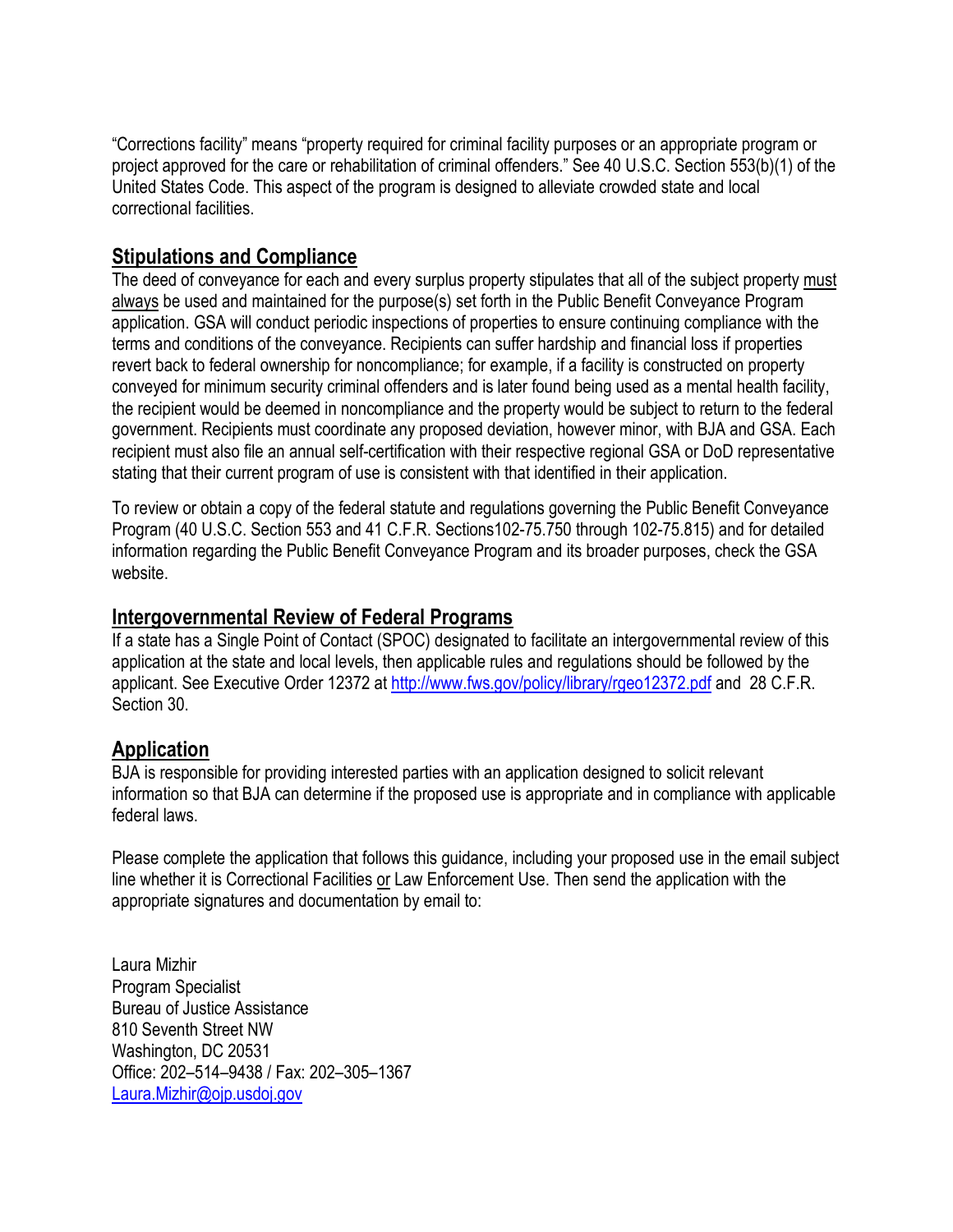| <b>APPLICATION FOR</b><br>PUBLIC BENEFIT CONVEYANCE (PBC) PROGRAM                                                                                                                                                                                                            |                |                                                                                                                                        |          |             |  |
|------------------------------------------------------------------------------------------------------------------------------------------------------------------------------------------------------------------------------------------------------------------------------|----------------|----------------------------------------------------------------------------------------------------------------------------------------|----------|-------------|--|
| <b>DEPARTMENT OF JUSTICE</b><br>OFFICE OF JUSTICE PROGRAMS / BUREAU OF JUSTICE ASSISTANCE<br>810 Seventh Street NW, Washington, DC 20531                                                                                                                                     |                |                                                                                                                                        |          |             |  |
| <b>Purpose of Proposed PBC:</b>                                                                                                                                                                                                                                              |                |                                                                                                                                        |          |             |  |
| Correctional Facility □ Law Enforcement<br><b>SECTION I - APPLICANT</b>                                                                                                                                                                                                      |                |                                                                                                                                        |          |             |  |
| 1. APPLICANT'S NAME (name of state or local government)                                                                                                                                                                                                                      |                | 2. ORGANIZATION (department or agency within state or local<br>government)                                                             |          |             |  |
| 3. ADDRESS                                                                                                                                                                                                                                                                   | 4. CITY        | 5. COUNTY                                                                                                                              | 6. STATE | 7. ZIP CODE |  |
| 8. CONGRESSIONAL DISTRICT(S)                                                                                                                                                                                                                                                 |                | 9. PRIMARY POINT OF CONTACT                                                                                                            |          |             |  |
| 10. TELEPHONE and FAX NUMBERS                                                                                                                                                                                                                                                |                | 11. POINT OF CONTACT EMAIL ADDRESS                                                                                                     |          |             |  |
| SECTION II - ORGANIZATION'S ACQUISITION AUTHORITY                                                                                                                                                                                                                            |                |                                                                                                                                        |          |             |  |
| 1. NAME and TITLE<br>2. ADDRESS                                                                                                                                                                                                                                              |                | 3. TELEPHONE and FAX<br>4. EMAIL ADDRESS                                                                                               |          |             |  |
| 5. GOVERNING LEGISLATION (Provide a copy and cite the governing legislation enabling acquisition authority to receive or act<br>on behalf of the applicant for the purpose of receiving federal property.)                                                                   |                |                                                                                                                                        |          |             |  |
| 6. If the agency in #2 is not the applicant agency, provide a written delegation from the agency authorized to procure the requested<br>property.                                                                                                                            |                |                                                                                                                                        |          |             |  |
| <b>SECTION III - PROPERTY INFORMATION</b>                                                                                                                                                                                                                                    |                |                                                                                                                                        |          |             |  |
| 1. PROPERTY IDENTIFICATION (name, city, and state)                                                                                                                                                                                                                           |                | 2. GSA NUMBER (If applicable) or BASE REALIGNMENT<br><b>IDENTIFICATION NUMBER</b>                                                      |          |             |  |
| 3a. DATE APPLICANT NOTIFIED GSA or<br>DoD OF INTEREST (Please attach Notice<br>of Availability.)                                                                                                                                                                             | availability.) | 3b. DATE APPLICANT NOTIFIED BJA<br>4. DATE PROPERTY WILL BE<br>OF INTEREST (Please attach notice of<br><b>AVAILABLE FOR CONVEYANCE</b> |          |             |  |
| 5. ASSIGNED GSA or OEA PROPERTY SPECIALIST (Name, regional office location, telephone number, and email address)                                                                                                                                                             |                |                                                                                                                                        |          |             |  |
| 6. DESCRIPTION OF PROPERTY:                                                                                                                                                                                                                                                  |                |                                                                                                                                        |          |             |  |
| a. Provide a legal description of the subject property and identify all buildings, structures, and current use(s). Attach metes and<br>bounds survey with aerial photos. Mark the property area to be conveyed.<br>b. Identify the property's current zoning classification. |                |                                                                                                                                        |          |             |  |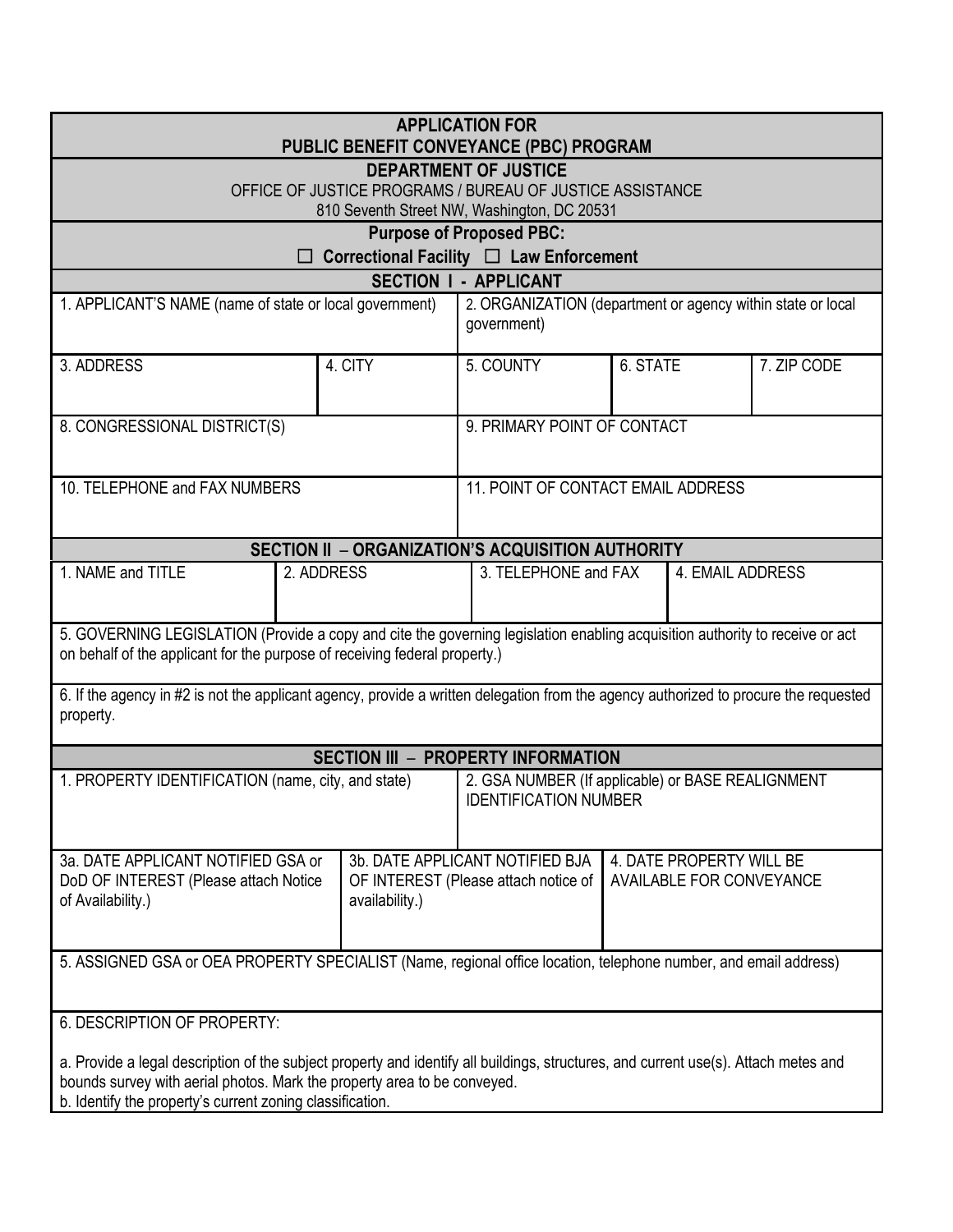c. Attach or itemize all inventory (personal property) to be conveyed as described in the Notice of Availability.

*If you are seeking a determination for property under the BRAC program, complete items 7 and 8.* 

 the LRA plan.) 7. **BRAC Only**: APPLICANT'S LRA (Government-recognized LRA name, address, telephone number, and contact person. Attach

8. **BRAC Only**: HUD DETERMINATION (Please attach letter.)

#### **SECTION IV** – **PROJECT INFORMATION**

#### 1. PROJECT TITLE

2. PROJECT DESCRIPTION

a. Describe the applicant's mission, problems to be addressed, and how it will benefit from the proposed PBC.

b. Describe the activities to be conducted, the population the PBC will serve, and the anticipated benefits.

 guidelines that will be met in designing, renovating, and operating a correctional or law enforcement facility and the process and procedural requirements that must be met to ensure compliance. Include a description of the security features for detention (electronic system, wall, fence, buffer zone, patrol, and lighting), transportation of detainees, and the policy and procedures for public notification of a major emergency (i.e., escapee) endangering the public. Provide a detailed description of the design, type, and size of the structure and interior floor plan. c. Correctional Facility Construction or Law Enforcement Renovation: Describe the state, local, or national authority standards or

d. Provide a timeline for accomplishing the renovation/construction and implementing the activities after conveyance.

#### **SECTION V** – **BUDGET**

#### BUDGET

 requested property and provide the projected costs to maintain it (include monthly upkeep, maintenance, utilities, landscaping, a. Provide an estimate of the total funds needed to renovate, furnish, and/or remodel the requested property or to construct on the telephone, internet, etc.).

b. Identify source(s) of funds, the process to obtain the funds, and the projected date(s) when funds will be available.

 c. Provide a timetable for acquiring funds, implementing the planned activities, and maintaining funding to sustain the requested property.

**SECTION VI** – **INTERGOVERNMENTAL REVIEW** 

INTERGOVERNMENTAL REVIEW

☐a. If applicable, attach a copy of the cover letter addressed to the applicant's state SPOC.

Attach a copy of the response from the SPOC to the above notification.

 $\square$ b. Not Applicable: Applicant state does not require an intergovernmental review.

**SECTION VII** – **ENVIRONMENTAL IMPACT** 

ENVIRONMENTAL QUESTIONNAIRE

 All applicants for surplus property for corrections facility or law enforcement purposes or use must complete the questionnaire to comply with 41 CFR Section 102-75.785(d) that states: "Any determination that DOJ submits to the disposal agency must provide impact of the proposed correctional facility or law enforcement use." See questionnaire that follows Section VIII – Certifications." complete information concerning the correctional facility or law enforcement response use including: . . . (d) The environmental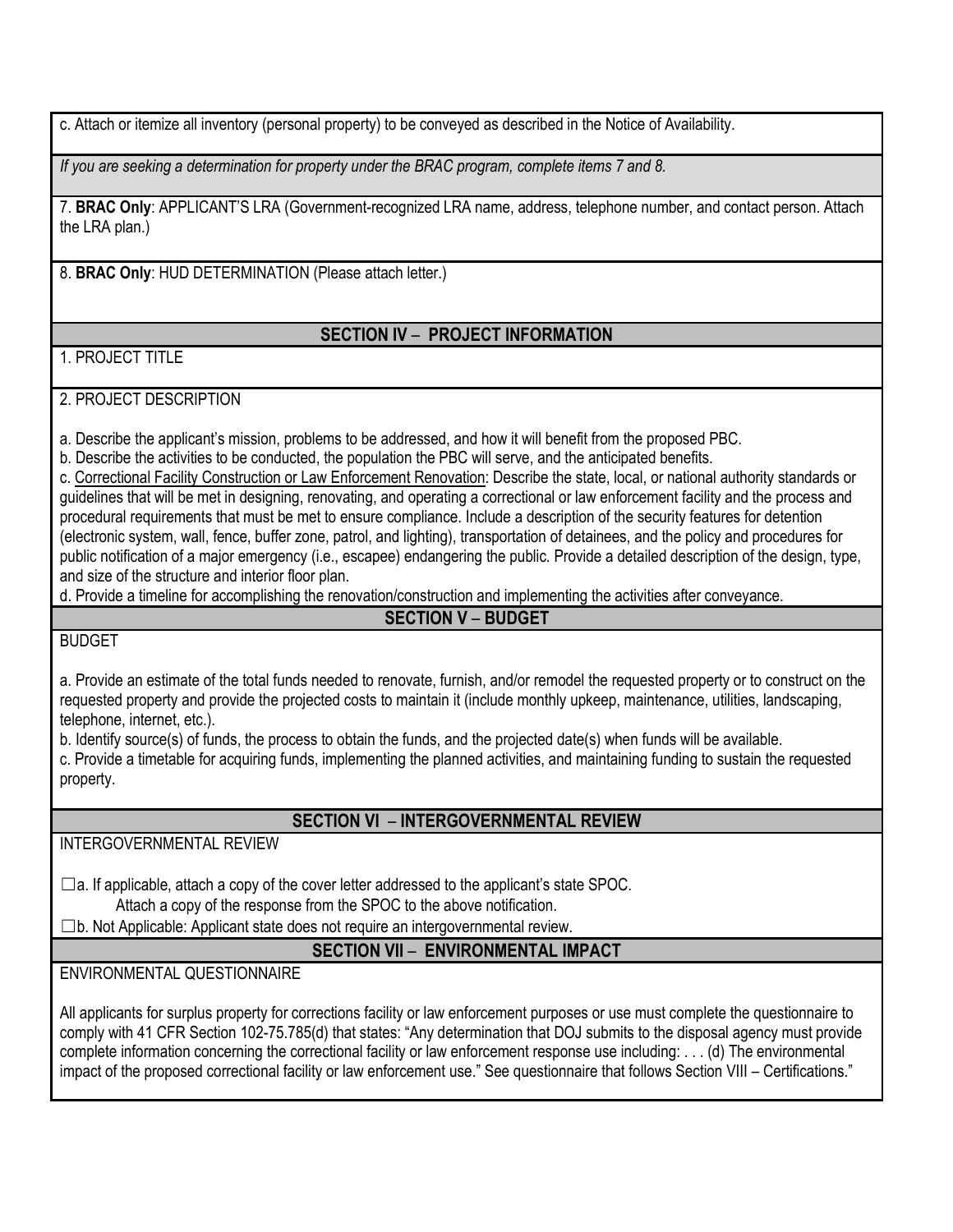| <b>SECTION VIII - CERTIFICATION</b>                                                                                                                                                                                                                                                                                |        |  |  |  |
|--------------------------------------------------------------------------------------------------------------------------------------------------------------------------------------------------------------------------------------------------------------------------------------------------------------------|--------|--|--|--|
| Application Certification: I certify, under penalty of perjury, that the information in this application and in all supporting materials<br>is accurate, true, and complete information as of the date of this application and the application has been duly authorized by the<br>governing body of the applicant. |        |  |  |  |
|                                                                                                                                                                                                                                                                                                                    | Date:  |  |  |  |
| Printed Name: Name: Name and Separate and Separate and Separate and Separate and Separate and Separate and Separate and Separate and Separate and Separate and Separate and Separate and Separate and Separate and Separate an                                                                                     | Title: |  |  |  |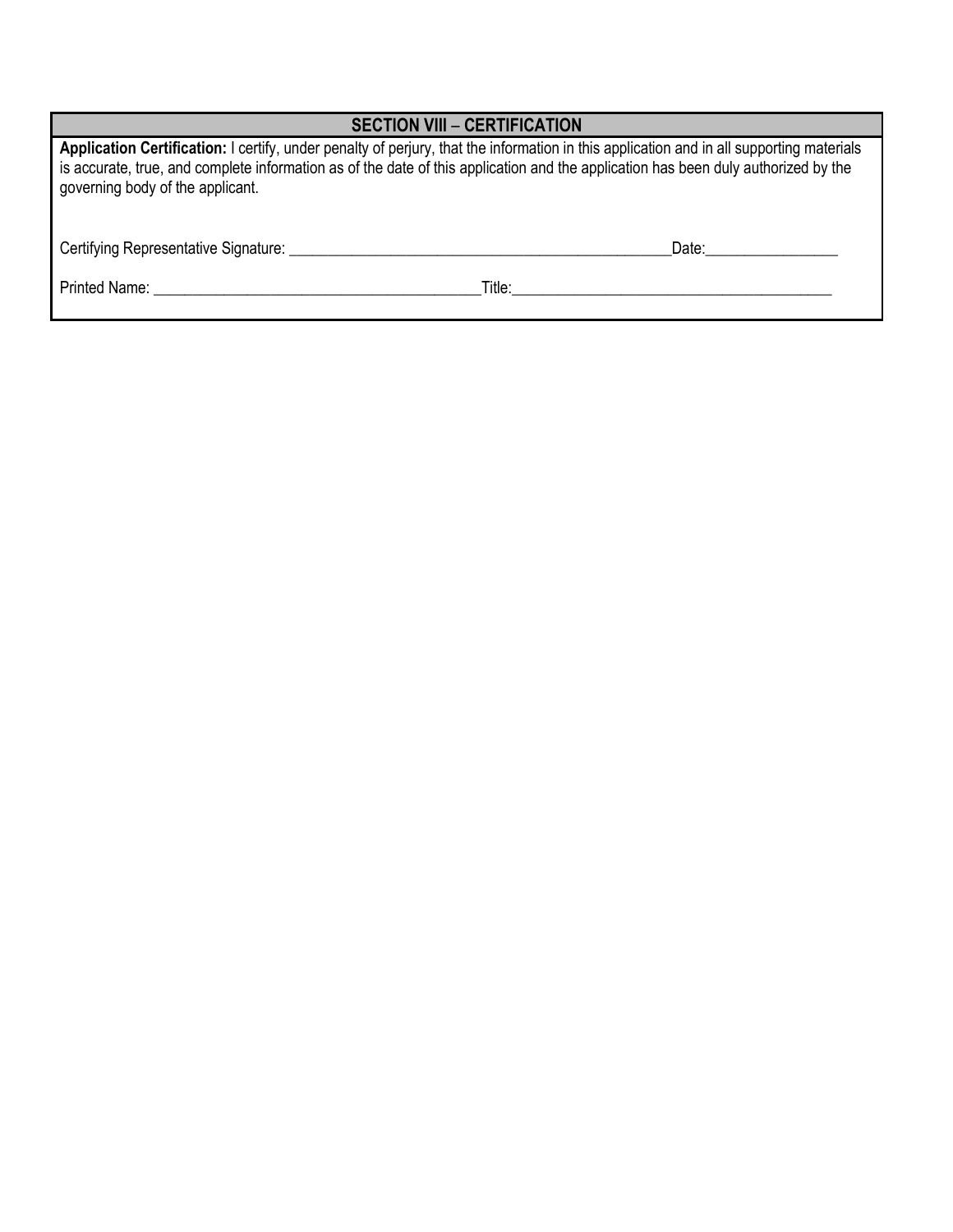#### **PUBLIC BENEFIT CONVEYANCE (PBC) PROGRAM APPLICATION FOR**

#### **DEPARTMENT OF JUSTICE**

OFFICE OF JUSTICE PROGRAMS / BUREAU OF JUSTICE ASSISTANCE 810 Seventh Street NW., Washington, DC 20531

#### **ENVIRONMENTAL QUESTIONNAIRE**

### **Property:**

**Address:** 

**City, State, and Zip Code:** 

**Provide a narrative that explains the probable environmental effects of the proposed program of use on the particular property and its surrounding community, both in the short and long terms, based on the following criteria:** 

 **1.** Please describe the specific property that will be directly affected in terms of its current and proposed uses. If the land is in a natural state, please provide a brief description of the plant and animal lives.

 **2.** Describe the surrounding area. Is it primarily residential, industrial, agricultural, etc.? Is the property in a rural, urban, or suburban area? Has the area been formally zoned for specific uses? Please provide a map of the immediate area covering approximately one square mile.

 services to be provided, the economy of the area, any current environmental concerns, and historic and cultural resources. **3.** Broadly and briefly discuss the geography of the area, the wildlife, water and air qualities, area population, potential users of the

 **4.** If the proposed property is in a floodplain or affects a floodplain, please list all pertinent restrictions (with citations) on land use under federal, state, and local laws and regulations and any actions the applicant proposes to mitigate foreseeable adverse effects.

 regulations and any actions the applicant proposes to mitigate foreseeable adverse effects. **5.** Will the proposed activities directly or indirectly affect a wetland? Please list any pertinent federal, state, and local wetland

 **6.** Will the proposed property and activities have a direct or indirect effect on any federal- or state-listed endangered species? If so, please describe any impacts and any actions the applicant proposes to mitigate foreseeable adverse effects.

 **7.** Is it reasonably foreseeable that the proposed activities will have a direct or indirect effect on natural resources, land uses, or water uses in the coastal zone? If so, describe how the applicant will comply with the state's enforceable and mandatory coastal zone policies. Please describe any impacts and any actions the applicant proposes to mitigate foreseeable adverse effects.

 **8.** Approximately how many vehicles will be introduced into the area on a daily basis as a result of the property's operation? Will there be any identifiable increased traffic in the surrounding area as a result of the property's proposed use?

 **9.** How much water will the applicant use on the property in a normal day? What system will provide the water (name and address of system)? Will the sewage be handled by a sewage treatment facility? If so, please provide the name and address of the system.

 **10.** Will the proposed use of the property likely result in the use, storage, release, and/or disposal of toxic, hazardous, or radioactive materials or in the exposure of people to those materials? If so, please describe these proposed activities and under what authority  they will be regulated**.**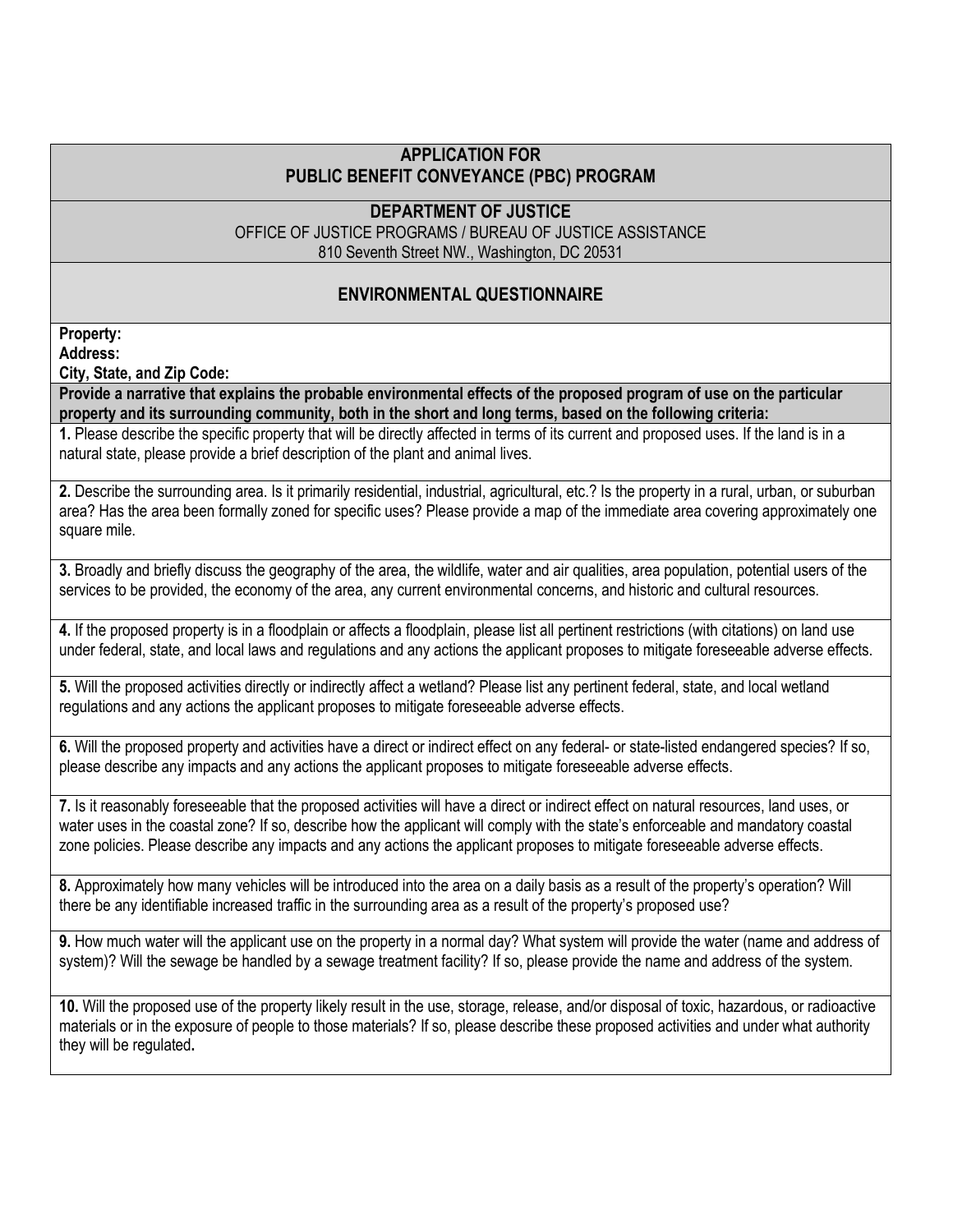| 11. Will the proposed use of the property affect historic, cultural, or archaeological resources that exist either on the property or in<br>the property's vicinity? Please describe any actions the applicant proposes to mitigate any adverse effects on, or access to, historic,<br>cultural, or archaeological resources resulting from the proposed use. Please describe any plans to mitigate foreseeable adverse<br>effects on such resources existing on the subject property. |  |  |  |  |
|----------------------------------------------------------------------------------------------------------------------------------------------------------------------------------------------------------------------------------------------------------------------------------------------------------------------------------------------------------------------------------------------------------------------------------------------------------------------------------------|--|--|--|--|
| 12. Will the proposed use of the property require a variance from any federal, tribal, state, or local laws pertaining to any of the<br>following: land, air, or water pollution; the visual environment; odors; public health; or noise? If so, please specify and describe any<br>impacts as well as any actions the applicant proposes in order to mitigate foreseeable adverse effects.                                                                                            |  |  |  |  |
|                                                                                                                                                                                                                                                                                                                                                                                                                                                                                        |  |  |  |  |
| <b>Qualifications of the preparer:</b>                                                                                                                                                                                                                                                                                                                                                                                                                                                 |  |  |  |  |
| Preparer's contact information, including mailing address, telephone number, fax number,<br>and email:                                                                                                                                                                                                                                                                                                                                                                                 |  |  |  |  |
| Signature of certifying official / date<br>title                                                                                                                                                                                                                                                                                                                                                                                                                                       |  |  |  |  |
| Agency name                                                                                                                                                                                                                                                                                                                                                                                                                                                                            |  |  |  |  |